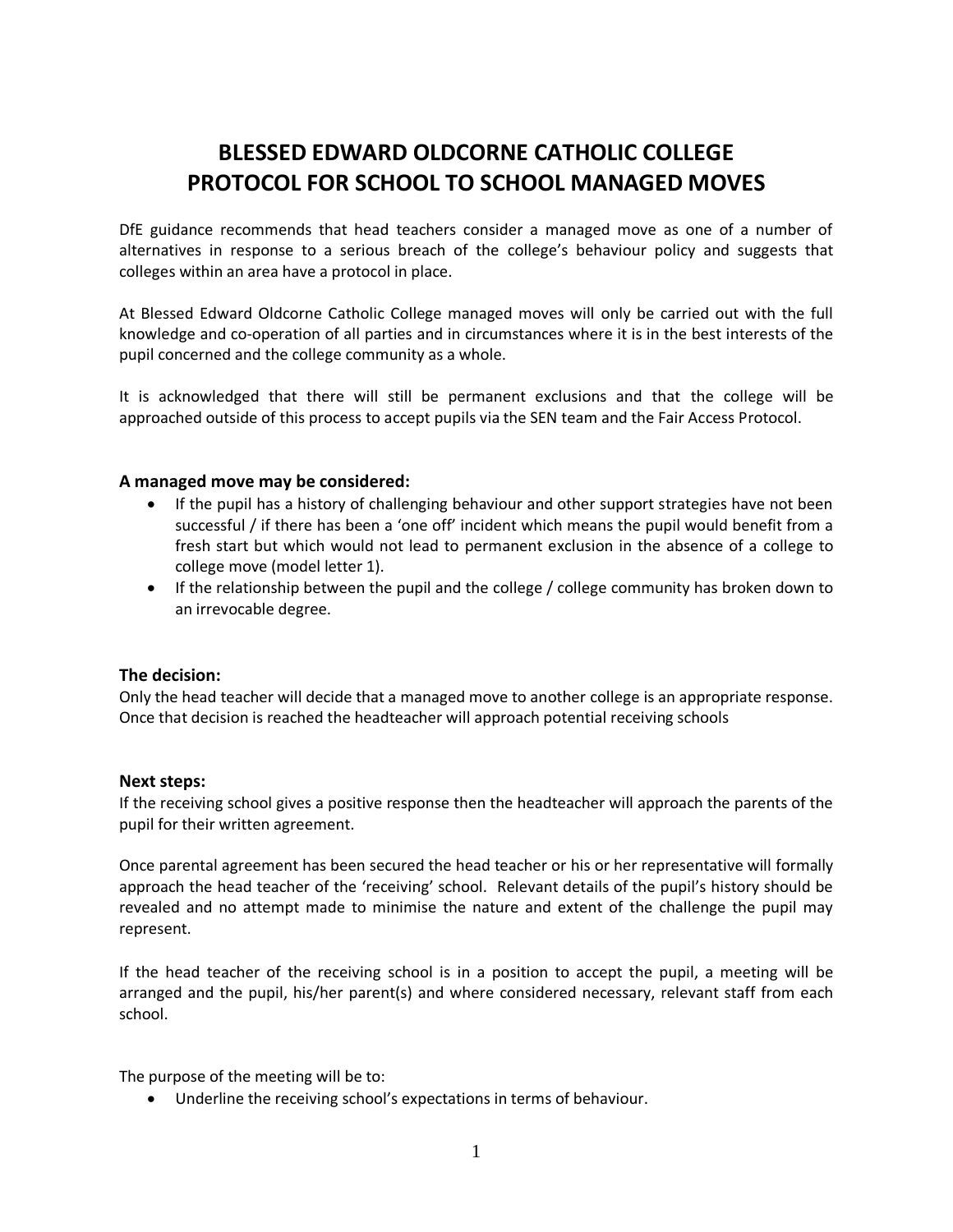- Detail the support to be put in place for the pupil.
- Agree practical arrangements such as start date, tutor group, timetable, travel arrangements and uniform.
- Agree dates of the fortnightly reviews.
- Detail the outcome should the managed move not be successful.

# **The following guidance recognises that Blessed Edward Oldcorne College can be either the receiving school or home school**

All managed moves will be reviewed on a fortnightly basis by the receiving school, the date of the final review will be the date on which the decision is made as to whether the move becomes permanent. The student must have completed 50 school days at Blessed Edward Oldcorne Catholic College for this review to be triggered. A managed move may be extended for up to a further 20 days if the college needs more evidence that the move will be successful.

There should be no more than 4 weeks between planning a move and starting the new school. As the move is not an alternative to permanent exclusion, the pupil is entitled to continue to attend Blessed Edward Oldcorne Catholic College whilst arrangements are being made.

Pupils remain on-roll at the 'home' school during the managed move. The 'home' school should record the pupil as 'D' [dual registration]; the receiving school records the pupil as 'D'. On the date agreed for permanent admission to the receiving school, the pupil will be removed from the register of the home school and admitted to the register of the receiving school where he/she will enjoy the same rights of tenure to a college place as any other pupil. Any remaining college records should be transferred to the receiving school within 2 weeks of the off-roll date.

Blessed Edward Oldcorne Catholic College will use their own attendance procedures to follow up attendance of the managed move students from other schools. Staff at Blessed Edward Oldcorne Catholic College will flag any attendance issues with the home school. The college will do the normal truancy call and first day calling for managed move students. Essentially the college will treat the managed move student as one of their own. Blessed Edward Oldcorne Catholic College will ensure that any of its students on a managed move are dealt with in the same way by the receiving school.

If the trial period at the receiving school is unsuccessful the pupil will return to the home school. If a pupil returns to Blessed Edward Oldcorne Catholic College after a failed managed move a meeting will be arranged with parents to reintegrate the pupil. This meeting must be held as soon as possible. A pastoral support plan will be drawn up at this meeting and the student will be reintegrated through the St John Bosco room with a view to getting them back into lessons as quickly as possible. Where necessary a reduced timetable may be necessary at first and reference must be made to the college's protocol for this.

When Blessed Edward Oldcorne Catholic College is the receiving school the following are some reasons why a managed move will be deemed to have failed:

- A one off serious breach of the college behaviour policy
- Persistent breaches of the college behaviour policy
- Lack of parental engagement
- Regular failure to complete homework
- Any behaviour for which the college would implement a fixed term exclusion according to college behaviour policy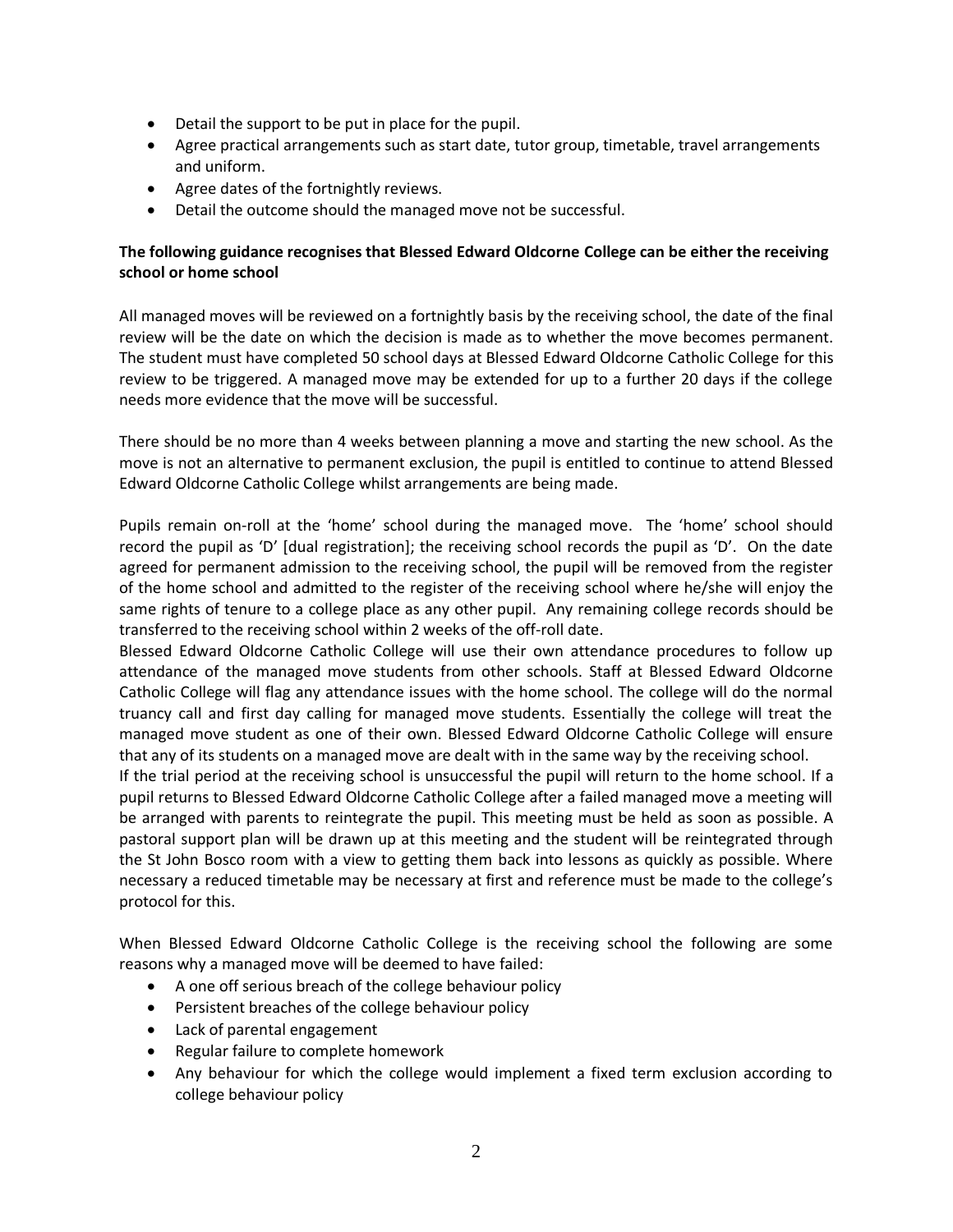• Poor attendance/punctuality

# **Ongoing support:**

During the managed move at the receiving school an appropriate member of staff from both the home and the receiving school will be jointly responsible for monitoring levels of support and for making the necessary referrals to support services. The headteacher of Blessed Edward Oldcorne Catholic College will ensure these staff members are aware of their responsibility.

# **Looked After Children:**

As the corporate parent, the LA will see the rights of looked after children involved in managed moves as a priority. Where the college is considering a managed move for a looked after pupil, the Virtual School will be consulted.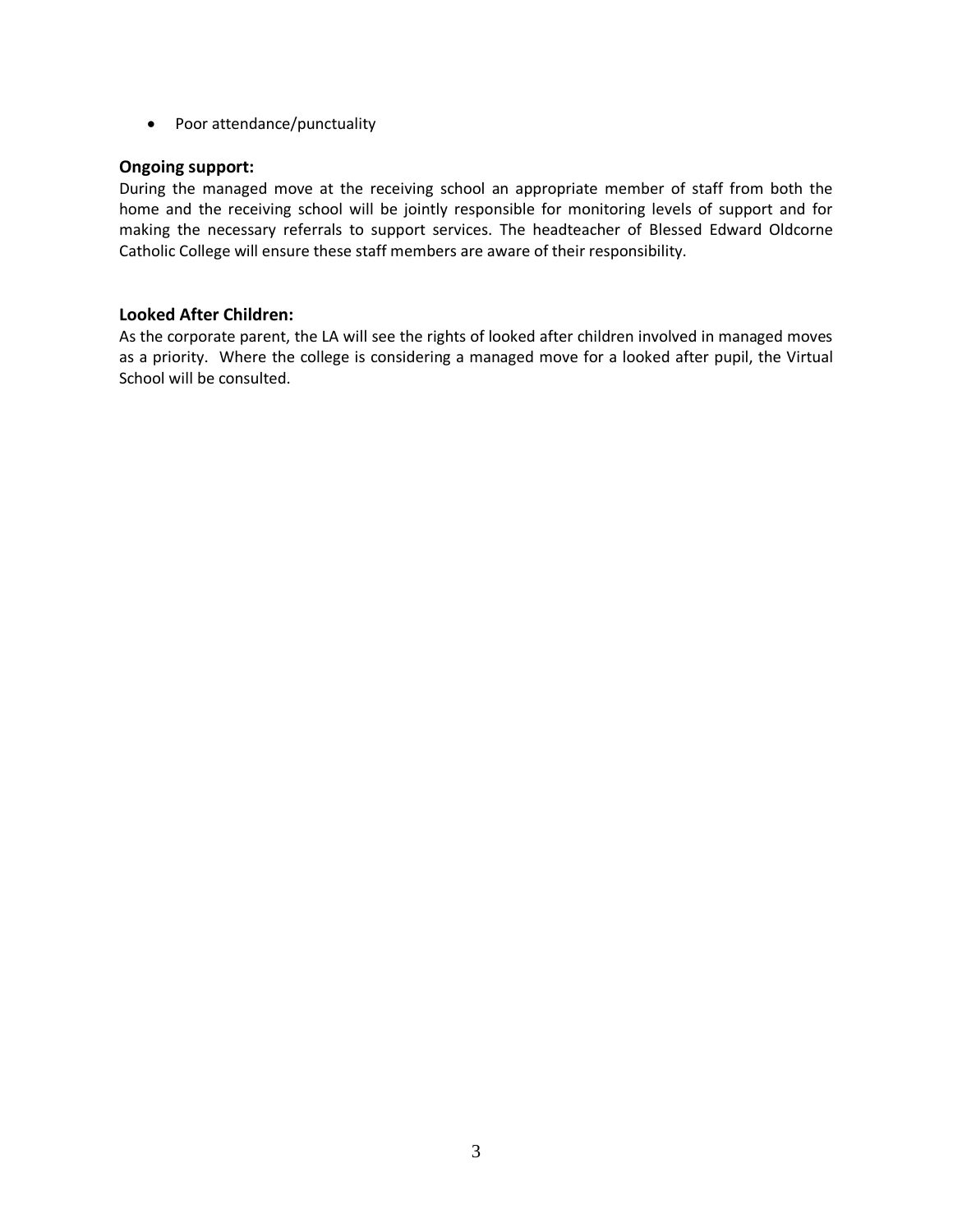### Dear **[Parent's Name]**

As you are aware, the college has tried several strategies to support improvement in **[pupil's name's]** behaviour. In my view, we have reached the stage where **[pupil's name]** would benefit from a fresh start at another college. In the circumstances and having been in contact with colleagues in other school I am; subject to your agreement; able to make arrangements for **[pupil's name]** to have a trial placement at **[name of receiving college]** as part of a Managed Move.

Once you have had the opportunity to consider the offer please complete the form below and return it to us to confirm whether you wish to accept the move to **[name of receiving college].** 

Yours sincerely,

G McClarey Headteacher

cc : HOY and SLT

…………………………………………………………………………………………………..

Please complete and return to the college.

Name of parent/guardian giving consent: ………………………………………………….

Name of pupil: …………………………………………………………………………………

Address: ……………………………………………………………………………………….

Daytime telephone number: …………………………………………………………………

I confirm that I agree to the proposed managed move to **[name of receiving college**] for **[name of pupil]** ………………………………….

Signed: …………………………………………………….. Date: ……/……../…………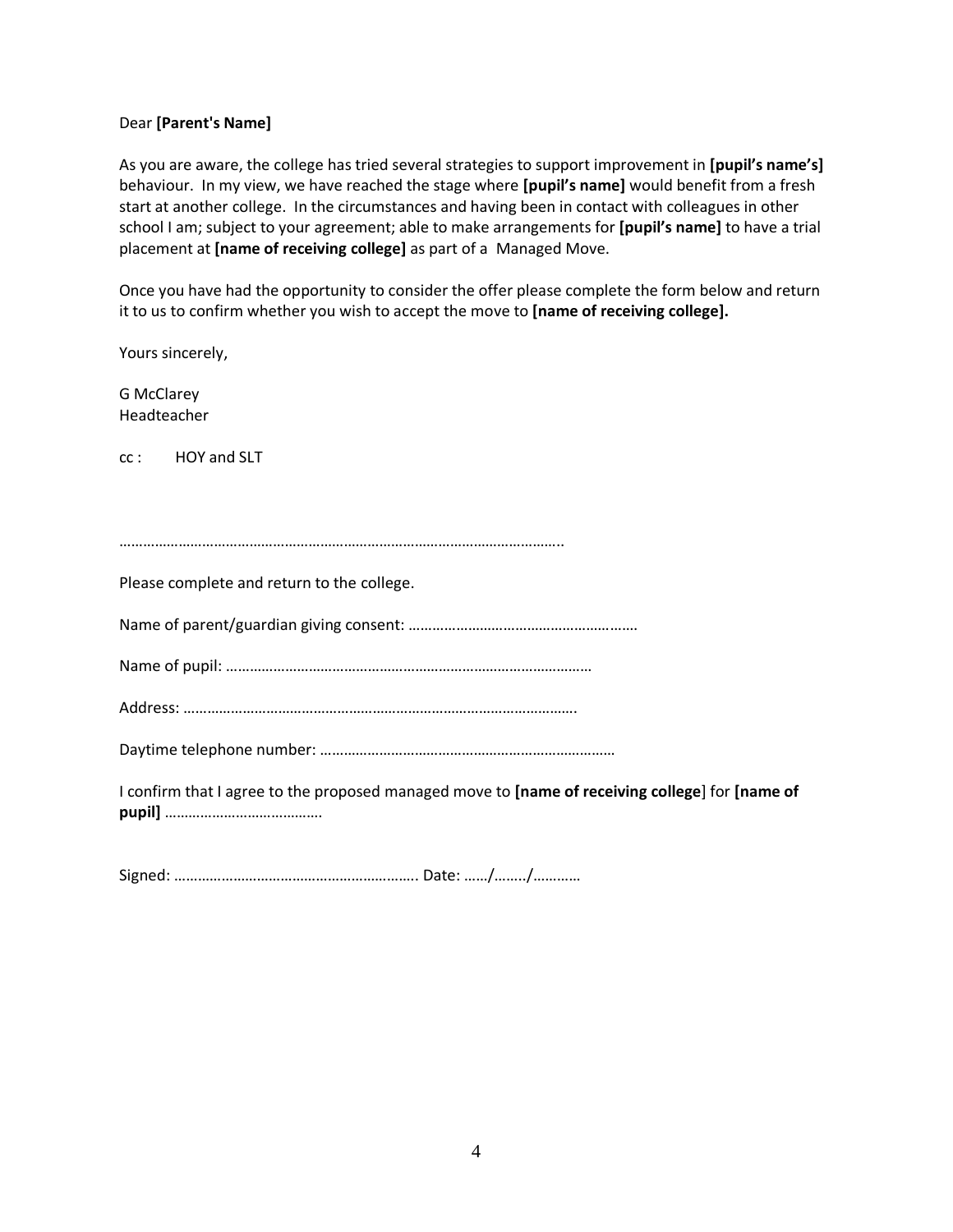# **MANAGED MOVE REQUEST**

| To be completed by the 'home' school.             |                                                                                          |  |
|---------------------------------------------------|------------------------------------------------------------------------------------------|--|
| Please enter pupil's details                      |                                                                                          |  |
|                                                   | Blessed Edward Oldcorne Catholic College                                                 |  |
| Home school:                                      |                                                                                          |  |
|                                                   |                                                                                          |  |
| Surname:                                          |                                                                                          |  |
|                                                   |                                                                                          |  |
| Forename:                                         |                                                                                          |  |
| Name of parent(s) /                               |                                                                                          |  |
| Guardians:                                        |                                                                                          |  |
| Address:                                          |                                                                                          |  |
|                                                   |                                                                                          |  |
|                                                   |                                                                                          |  |
| Home telephone number:                            |                                                                                          |  |
|                                                   |                                                                                          |  |
| Mobile telephone number:                          |                                                                                          |  |
|                                                   |                                                                                          |  |
| Parent work number:                               |                                                                                          |  |
| Gender:                                           |                                                                                          |  |
|                                                   |                                                                                          |  |
| Date of birth:                                    |                                                                                          |  |
|                                                   |                                                                                          |  |
| Year group:                                       |                                                                                          |  |
|                                                   |                                                                                          |  |
| Child Looked After?                               |                                                                                          |  |
| SEN stage:                                        |                                                                                          |  |
|                                                   |                                                                                          |  |
| If student has an EHCP, date of                   |                                                                                          |  |
| last statutory review:                            |                                                                                          |  |
|                                                   |                                                                                          |  |
| Schools previously attended:                      |                                                                                          |  |
| (with details of from and to)                     |                                                                                          |  |
|                                                   |                                                                                          |  |
| Name link person at 'home                         |                                                                                          |  |
| school' with contact number:                      |                                                                                          |  |
|                                                   | Please briefly outline what support mechanisms have been put in place prior to referral: |  |
| Internal interventions and isolation<br>$\bullet$ |                                                                                          |  |
| Parental meetings                                 |                                                                                          |  |
| Tutor / Year Leader/ Senior Leader reports        |                                                                                          |  |
| Mentoring from pastoral team                      |                                                                                          |  |
| Group changes                                     |                                                                                          |  |
| Pastoral Support Plan                             |                                                                                          |  |
|                                                   |                                                                                          |  |
| Attendance-                                       |                                                                                          |  |
|                                                   |                                                                                          |  |